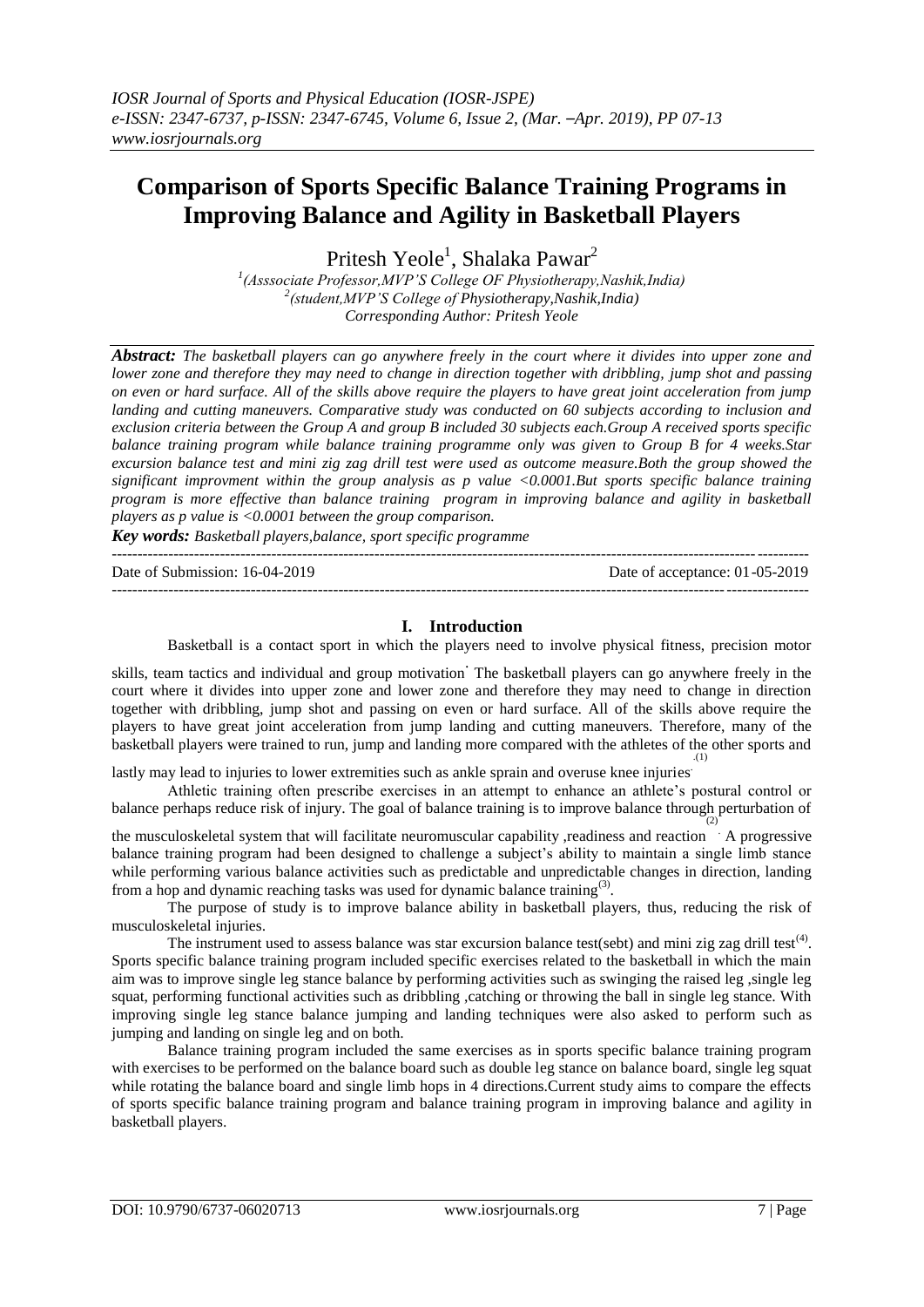## **II. Materials And Methodology**

This comparative study was carried out on normal healthy school going basketball players of Nashik.Total 60 players both male and female of aged 14 to 24 years were included in this study. TYPE OF STUDY -Comparative study

SAMPLING METHODS -Convinent sampling

SAMPLE SIZE -Group A-30 (sport specific balance training program) -Group B-30 (balance training program)  $-Total \overline{30+30=60}$ 

STUDY SETTING -Vishwas lawns,Ashoka universal school,Yashwant vyayam shala

DURATION OF STUDY - Six months

INCLUSION CRITERIA -Normal healthy individuals -Both male and female professional basketball players -Age group 14 to 25 years of age

EXLUSION CRITERIA -Players who sustained upper and lower extremity injuries for the past 6 months -History of major surgery on upper and lower extremity -History of neurological conditions that can affect balance -Recent fractures of upper and lower extremity

MATERIALS USED-Pen ,paper ,consent form ,cones ,wobble board ,measuring tape

## Procedure Methodology

Subjects were selected considering the inclusion and exclusion criteria and were randomly distributed in 2 groups As GROUP A- Specific balance training program and GROUP B - Balance training program

Procedure was explained to them and a written consent was obtained. Written informed consent was distributed in all the subjects in order to make sure they understood the procedure of research. Before starting the sports specific balance training program (pre intervention) and after training program (post intervention),all the subjects were involved in assessment of balance.

The balance assessment involved static and dynamic balance. The instrument used to assess balance was STAR EXCURSION BALANCE TEST(SEBT) and MINI ZIG ZAG DRILL TEST.

Star excursion balance test (SEBT) is a series of single-limb squats using the non stance limb to reach maximally to touch a point along 1 of 8 designated lines on the ground<sup>(5)</sup>. The goal of the task is to have the individual establish a stable base of support on the stance limb in the middle of the testing grid and maintain it through a maximal reach excursion in one of the prescribed directions<sup>(5)</sup>.

Mini zig zag drill test.This test was created to test the speed and agility of basketball players. The player starts from the back line runs in diagonal through the first cone and passes it, runs at the center of the court and passes the second cone and then runs until the last cone situated in the corner of the gym. $(6)$ 

## **Stastical analysis**

Primer version 7 was used for data analysis in this study.To compare pre and post treatment values paired t test was done within the groups whereas to compare the difference between two groups unpaired t test was done.

| <b>TABLE NUMBER 01</b> : Comparison of pre and post mean treatment score of star excursion balance test of left |                      |                       |             |          |                      |           |                                        |
|-----------------------------------------------------------------------------------------------------------------|----------------------|-----------------------|-------------|----------|----------------------|-----------|----------------------------------------|
| leg stance in group A                                                                                           |                      |                       |             |          |                      |           |                                        |
|                                                                                                                 | <b>PRE</b><br>(MEAN) | <b>POST</b><br>(MEAN) | PRE(<br>SD) | POST(SD) | $p-$<br><b>VALUE</b> | t-VALUE   | <b>RESULT</b>                          |
| <b>ANTERIOR</b>                                                                                                 | 65.22                | 66.85                 | 1.555       | 1.49     | <0.0001              | $-8.712$  | <b>EXTREMELY</b><br><b>SIGNIFICANT</b> |
| <b>ANTEROLATE</b><br>RAL                                                                                        | 79.5                 | 80.77                 | 1.483       | 1.355    | < 0.0001             | $-10.125$ | <b>EXTREMELY</b><br><b>SIGNIFICANT</b> |
| LATERAL                                                                                                         | 72.18                | 73.54                 | 2.331       | 2.333    | < 0.0001             | $-8.976$  | <b>EXTREMELY</b><br><b>SIGNIFICANT</b> |
| <b>POSTEROLATE</b><br>RAL                                                                                       | 82.32                | 83.67                 | 3.195       | 3.324    | < 0.0001             | $-7.947$  | <b>EXTREMELY</b><br><b>SIGNIFICANT</b> |
| <b>POSTERIOR</b>                                                                                                | 69.62                | 71.29                 | 2.092       | 2.006    | < 0.0001             | $-10.185$ | <b>EXTREMELY</b><br><b>SIGNIFICANT</b> |

#### **III. Result**

DOI: 10.9790/6737-06020713 www.iosrjournals.org 8 | Page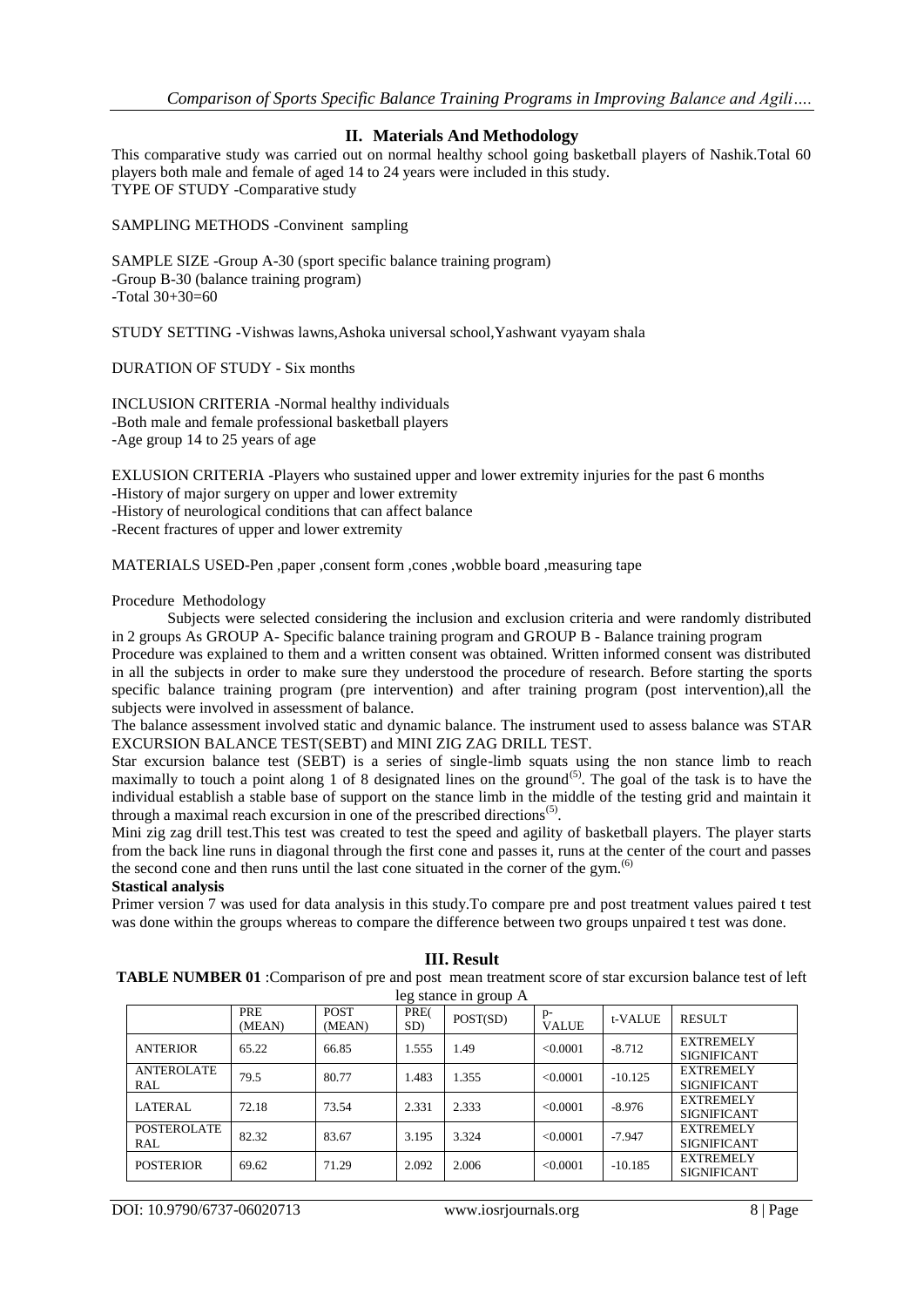| POSTEROMEDI<br>AL       | 77.91 | 79.62 | 3.219 | 3.222 | < 0.0001 | 1.378  | <b>EXTREMELY</b><br><b>SIGNIFICANT</b> |
|-------------------------|-------|-------|-------|-------|----------|--------|----------------------------------------|
| <b>MEDIAL</b>           | 64.53 | 66.05 | .621  | .549  | <0.0001  | 12.533 | <b>EXTREMELY</b><br><b>SIGNIFICANT</b> |
| <b>ANTEROMEDI</b><br>AL | 72.68 | 73.83 | .585  | . 614 | <0.0001  | 9.963  | <b>EXTREMELY</b><br><b>SIGNIFICANT</b> |

**TABLE NUMBER 02:**Comparison of pre and post mean treatment score of star excursion balance test of right leg stance in group A

|                                 | PRE<br>(MEAN) | <b>POST</b><br>(MEAN) | 0<br>PRE<br>(SD) | $\circ$<br><b>POST</b><br>(SD) | $p-$<br><b>VALUE</b> | $t-$<br><b>VALUE</b> | <b>RESULT</b>                          |
|---------------------------------|---------------|-----------------------|------------------|--------------------------------|----------------------|----------------------|----------------------------------------|
| <b>ANTERIOR</b>                 | 65.35         | 66.94                 | 1.807            | 1.807                          | < 0.000              | $-12.268$            | <b>EXTREMELY</b><br><b>SIGNIFICANT</b> |
| ANTEROLAT<br>ERAL               | 79.4          | 80.98                 | 1.796            | 1.657                          | < 0.000              | $-9.688$             | <b>EXTREMELY</b><br><b>SIGNIFICANT</b> |
| <b>LATERAL</b>                  | 72.03         | 73.78                 | 2.308            | 2.533                          | < 0.000              | $-4.81$              | <b>EXTREMELY</b><br><b>SIGNIFICANT</b> |
| <b>POSTEROLA</b><br>TERAL       | 81.72         | 83.13                 | 3.34             | 3.146                          | < 0.000              | $-8.887$             | <b>EXTREMELY</b><br><b>SIGNIFICANT</b> |
| <b>POSTERIOR</b>                | 69.55         | 70.82                 | 2.13             | 2.111                          | < 0.000              | $-8.045$             | <b>EXTREMELY</b><br><b>SIGNIFICANT</b> |
| <b>POSTEROME</b><br><b>DIAL</b> | 77.26         | 78.97                 | 3.554            | 3.576                          | < 0.000              | $-9.874$             | <b>EXTREMELY</b><br><b>SIGNIFICANT</b> |
| <b>MEDIAL</b>                   | 64.46         | 65.68                 | 1.831            | 1.707                          | < 0.000              | $-12.679$            | <b>EXTREMELY</b><br><b>SIGNIFICANT</b> |
| <b>ANTEROMED</b><br>IAL         | 72.3          | 73.59                 | 1.838            | 1.563                          | < 0.000              | $-8.857$             | <b>EXTREMELY</b><br><b>SIGNIFICANT</b> |

**TABLE NUMBER 03:** Comparison of pre and post mean treatment score of star excursion balance test of left leg stance in group B

|                                 | $\frac{10}{2}$ biance in group <b>D</b> |                       |             |                     |                      |                      |                                        |
|---------------------------------|-----------------------------------------|-----------------------|-------------|---------------------|----------------------|----------------------|----------------------------------------|
|                                 | PRE (MEAN)                              | <b>POST</b><br>(MEAN) | PRE<br>(SD) | <b>POST</b><br>(SD) | $p-$<br><b>VALUE</b> | $t-$<br><b>VALUE</b> | <b>RESULT</b>                          |
| <b>ANTERIOR</b>                 | 64.97                                   | 67.78                 | 4.075       | 4.201               | < 0.000              | $-14.524$            | <b>EXTREMELY</b><br><b>SIGNIFICANT</b> |
| <b>ANTEROLA</b><br>TERAL        | 79.02                                   | 81.21                 | 1.889       | 2.021               | < 0.000              | $-13.03$             | <b>EXTREMELY</b><br><b>SIGNIFICANT</b> |
| <b>LATERAL</b>                  | 72.37                                   | 74.69                 | 1.858       | 2.267               | < 0.000              | $-13.42$             | <b>EXTREMELY</b><br><b>SIGNIFICANT</b> |
| <b>POSTEROLA</b><br>TERAL       | 83.72                                   | 85.8                  | 1.612       | 1.729               | < 0.000              | $-14.856$            | <b>EXTREMELY</b><br><b>SIGNIFICANT</b> |
| <b>POSTERIOR</b>                | 9.2                                     | 71.34                 | 1.928       | 2.178               | < 0.000              | $-13.386$            | <b>EXTREMELY</b><br><b>SIGNIFICANT</b> |
| <b>POSTEROM</b><br><b>EDIAL</b> | 78.56                                   | 81.2                  | 1.915       | 2.13                | < 0.000              | $-13.792$            | <b>EXTREMELY</b><br><b>SIGNIFICANT</b> |
| <b>MEDIAL</b>                   | 64.45                                   | 66.9                  | 1.601       | 1.74                | < 0.000              | $-15.96$             | <b>EXTREMELY</b><br><b>SIGNIFICANT</b> |
| <b>ANTEROME</b><br><b>DIAL</b>  | 73.01                                   | 75.11                 | 1.646       | 1.67                | < 0.000              | $-14.769$            | <b>EXTREMELY</b><br><b>SIGNIFICANT</b> |

|                             | <b>TABLE NUMBER 04:</b> Comparison of pre and post mean treatment score of star excursion balance test of |  |  |  |  |
|-----------------------------|-----------------------------------------------------------------------------------------------------------|--|--|--|--|
| right leg stance in group R |                                                                                                           |  |  |  |  |

|                  |            | <b>POST</b> | PRE   | $\frac{1}{2}$ $\frac{1}{2}$ $\frac{1}{2}$ $\frac{1}{2}$ $\frac{1}{2}$ $\frac{1}{2}$ $\frac{1}{2}$ $\frac{1}{2}$ $\frac{1}{2}$ $\frac{1}{2}$<br><b>POST</b> |                      | $t-$         |                    |
|------------------|------------|-------------|-------|------------------------------------------------------------------------------------------------------------------------------------------------------------|----------------------|--------------|--------------------|
|                  | PRE (MEAN) | (MEAN)      | (SD)  | (SD)                                                                                                                                                       | $p-$<br><b>VALUE</b> | <b>VALUE</b> | <b>RESULT</b>      |
| <b>ANTERIOR</b>  | 65.49      | 68.01       | 1.793 | 1.983                                                                                                                                                      | < 0.000              | $-13.163$    | <b>EXTREMELY</b>   |
|                  |            |             |       |                                                                                                                                                            |                      |              | <b>SIGNIFICANT</b> |
| <b>ANTEROLA</b>  | 79.61      | 81.57       | 1.877 | 1.912                                                                                                                                                      | < 0.000              | $-11.378$    | <b>EXTREMELY</b>   |
| TERAL            |            |             |       |                                                                                                                                                            |                      |              | <b>SIGNIFICANT</b> |
| <b>LATERAL</b>   | 73.32      | 75.7        | 1.589 | 1.842                                                                                                                                                      | < 0.000              | $-12.749$    | <b>EXTREMELY</b>   |
|                  |            |             |       |                                                                                                                                                            |                      |              | <b>SIGNIFICANT</b> |
| <b>POSTEROLA</b> | 83.56      | 85.85       | 1.743 | 1.705                                                                                                                                                      | < 0.000              | $-16.571$    | <b>EXTREMELY</b>   |
| TERAL            |            |             |       |                                                                                                                                                            |                      |              | <b>SIGNIFICANT</b> |
| <b>POSTERIOR</b> | 69.68      | 71.65       | 1.473 | 1.568                                                                                                                                                      | < 0.000              | $-13.193$    | <b>EXTREMELY</b>   |
|                  |            |             |       |                                                                                                                                                            |                      |              | SIGNIFICANT        |
| <b>POSTEROM</b>  | 78.57      | 80.79       | 2.068 | 1.889                                                                                                                                                      | < 0.000              | $-16.012$    | <b>EXTREMELY</b>   |
| <b>EDIAL</b>     |            |             |       |                                                                                                                                                            |                      |              | <b>SIGNIFICANT</b> |
| <b>MEDIAL</b>    | 64.78      | 66.97       | 1.728 | 1.642                                                                                                                                                      | < 0.000              | $-10.419$    | <b>EXTREMELY</b>   |
|                  |            |             |       |                                                                                                                                                            |                      |              | SIGNIFICANT        |
| <b>ANTEROME</b>  | 72.67      | 75.17       | 1.723 | 1.748                                                                                                                                                      | < 0.000              | $-14.855$    | <b>EXTREMELY</b>   |
| DIAL             |            |             |       |                                                                                                                                                            |                      |              | <b>SIGNIFICANT</b> |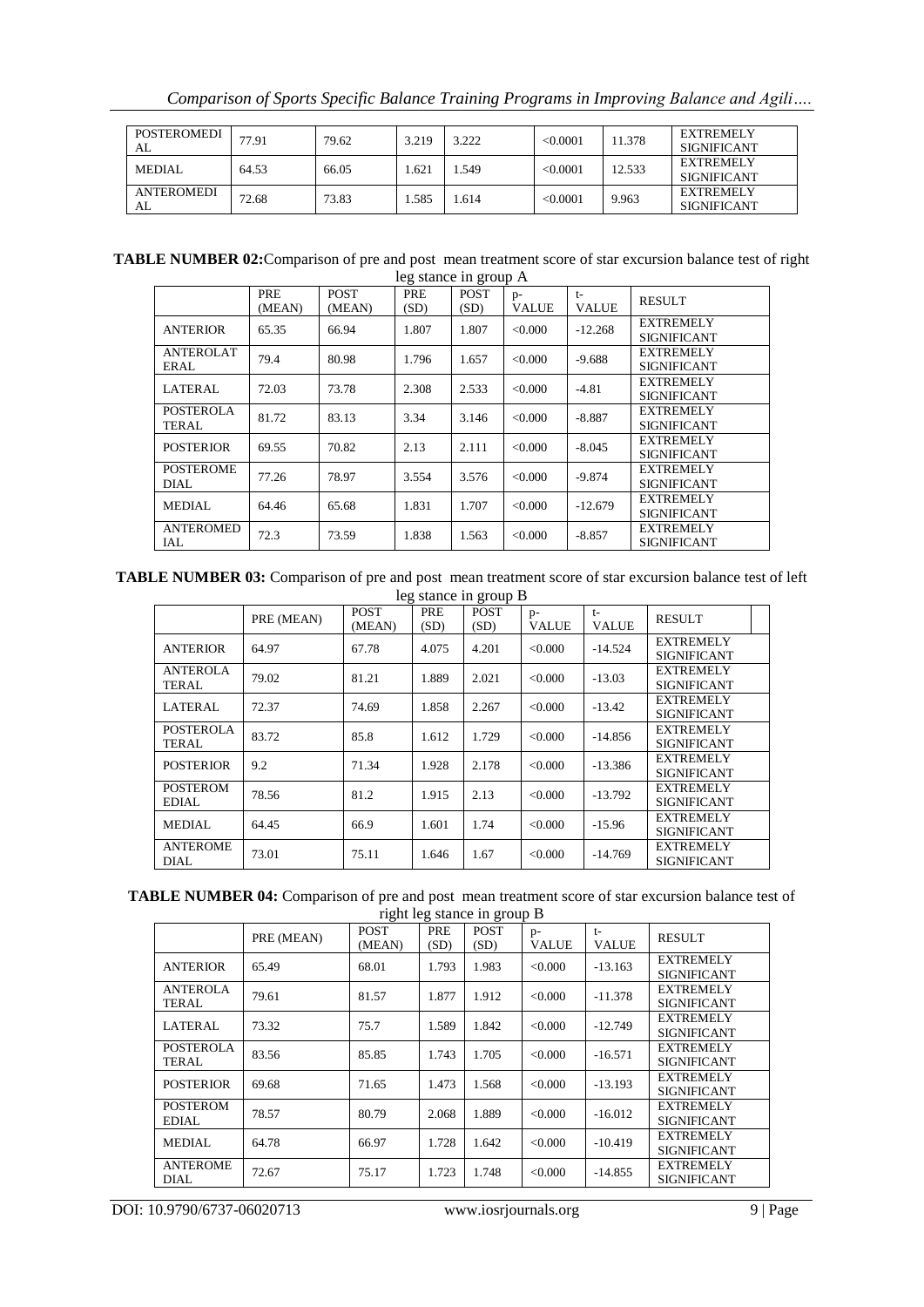|               | ани в              |                    |  |  |  |  |  |  |
|---------------|--------------------|--------------------|--|--|--|--|--|--|
|               | <b>GROUP A</b>     | <b>GROUP B</b>     |  |  |  |  |  |  |
| PRE (MEAN)    | 23.93              | 24.95              |  |  |  |  |  |  |
| POST (MEAN)   | 22.32              | 22.39              |  |  |  |  |  |  |
| PRE (SD)      | 2.2                | 1.669              |  |  |  |  |  |  |
| POST (SD)     | 2.19               | 2.06               |  |  |  |  |  |  |
| p-VALUE       | < 0.000            | < 0.000            |  |  |  |  |  |  |
| t-VALUE       | 10.462             | 12.083             |  |  |  |  |  |  |
|               | <b>EXTREMELY</b>   | <b>EXTREMELY</b>   |  |  |  |  |  |  |
| <b>RESULT</b> | <b>SIGNIFICANT</b> | <b>SIGNIFICANT</b> |  |  |  |  |  |  |

**TABLE NUMBER 05:**Comparison of pre and post mean treatment score of Mini zig zag drill test in group A and B

## **TABLE NUMBER 06: UNPAIRED t test**

Comparison of post mean difference score of star excursion balance testof left leg stance between group A and group

|                |                                  | <b>ANTERIOR</b>                        | ANTEROLATERAL                          | LATERAL                                | POSTEROLATERAL                         |
|----------------|----------------------------------|----------------------------------------|----------------------------------------|----------------------------------------|----------------------------------------|
| <b>GROUP A</b> | <b>MEAN</b><br><b>DIFFERENCE</b> | 1.598                                  | 1.267                                  | 1.353                                  | 1.346                                  |
|                | SD.                              | 0.9956                                 | 0.6854                                 | 8256                                   | 0.9275                                 |
| <b>GROUP B</b> | <b>MEAN</b><br><b>DIFFERENCE</b> | 2.81                                   | 2.189                                  | 2.33                                   | 2.078                                  |
|                | SD.                              | 1.06                                   | 0.9202                                 | 0.9508                                 | 0.7661                                 |
|                | <b>P-VALUE</b>                   | $\Omega$                               | $\Omega$                               | $\Omega$                               | 0.001                                  |
|                | <b>T-VALUE</b>                   | $-4.563$                               | $-4.401$                               | $-4.248$                               | $-3.334$                               |
|                | <b>RESULT</b>                    | <b>EXTREMELY</b><br><b>SIGNIFICANT</b> | <b>EXTREMELY</b><br><b>SIGNIFICANT</b> | <b>EXTREMELY</b><br><b>SIGNIFICANT</b> | <b>EXTREMELY</b><br><b>SIGNIFICANT</b> |
|                |                                  | <b>POSTERIOR</b>                       | <b>POSTEROMEDIAL</b>                   | <b>MEDIAL</b>                          | <b>ANTEROMEDIAL</b>                    |
| <b>GROUP A</b> | <b>MEAN</b><br><b>DIFFERENCE</b> | 1.657                                  | 1.712                                  | 1.51                                   | 1.156                                  |
|                | <b>SD</b>                        | 0.9032                                 | 0.824                                  | 0.6705                                 | 0.6283                                 |
| <b>GROUP B</b> | <b>MEAN</b><br><b>DIFFERENCE</b> | 2.134                                  | 2.643                                  | 2.453                                  | 2.1                                    |
|                | <b>SD</b>                        | 0.8733                                 | 1.05                                   | 0.8419                                 | 0.7789                                 |
|                | <b>P-VALUE</b>                   | 0.042                                  | $\Omega$                               | $\Omega$                               | $\Omega$                               |
|                | <b>T-VALUE</b>                   | $-2.082$                               | $-3.84$                                | $-4.801$                               | $-5.168$                               |
|                | <b>RESULT</b>                    | <b>EXTREMELY</b><br><b>SIGNIFICANT</b> | <b>EXTREMELY</b><br><b>SIGNIFICANT</b> | <b>EXTREMELY</b><br><b>SIGNIFICANT</b> | <b>EXTREMELY</b><br><b>SIGNIFICANT</b> |

# **TABLE NUMBER 07: UNPAIRED t test**

Comparison of post mean difference score of star excursion balance test of right leg stance between group A and group B

|                |                | <b>ANTERIOR</b>                 | <b>ANTEROLATERAL</b> | LATERAL                                | POSTEROLATERAL                         |
|----------------|----------------|---------------------------------|----------------------|----------------------------------------|----------------------------------------|
| <b>GROUP A</b> | <b>MEAN</b>    | 1.587                           | 1.577                | 1.853                                  | 1.411                                  |
|                | SD.            | 0.7087                          | 0.8918               | 1.951                                  | 0.8694                                 |
| <b>GROUP B</b> | <b>MEAN</b>    | 2.521                           | 1.955                | 2.387                                  | 2.288                                  |
|                | SD.            | 1.049                           | 0.9409               | 1.025                                  | 0.7561                                 |
|                | <b>P-VALUE</b> | $\Omega$                        | 0.116                | 0.19                                   | $\theta$                               |
|                | <b>T-VALUE</b> | $-4.04$                         | .1.594               | $-1.325$                               | $-4.169$                               |
|                | <b>RESULT</b>  | <b>EXTREMELY</b>                | NOT SIGNIFICANT      | <b>NOT</b>                             | <b>EXTREMELY</b>                       |
|                |                | <b>SIGNIFICANT</b>              |                      | <b>SIGNIFICANT</b>                     | <b>SIGNIFICANT</b>                     |
|                |                | <b>POSTERIOR</b>                | POSTEROMEDIAL        | <b>MEDIAL</b>                          | <b>ANTEROMEDIAL</b>                    |
| <b>GROUP A</b> | <b>MEAN</b>    | 1.279                           | 1.711                | 1.199                                  | 1.395                                  |
|                | SD.            | 0.8708                          | 0.9491               | 0.5223                                 | 0.656                                  |
| <b>GROUP B</b> | <b>MEAN</b>    | 1.967                           | 2.223                | 2.188                                  | 2.507                                  |
|                | <b>SD</b>      | 0.8169                          | 0.7603               | 1.15                                   | 0.9245                                 |
|                | <b>P-VALUE</b> | 0.003                           | 0.025                | $\Omega$                               | $\theta$                               |
|                | <b>T-VALUE</b> | $-3.159$                        | $-2.305$             | $-4.286$                               | $-5.375$                               |
|                | <b>RESULT</b>  | <b>EXTREMELY</b><br>SIGNIFICANT | NOT SIGNIFICANT      | <b>EXTREMELY</b><br><b>SIGNIFICANT</b> | <b>EXTREMELY</b><br><b>SIGNIFICANT</b> |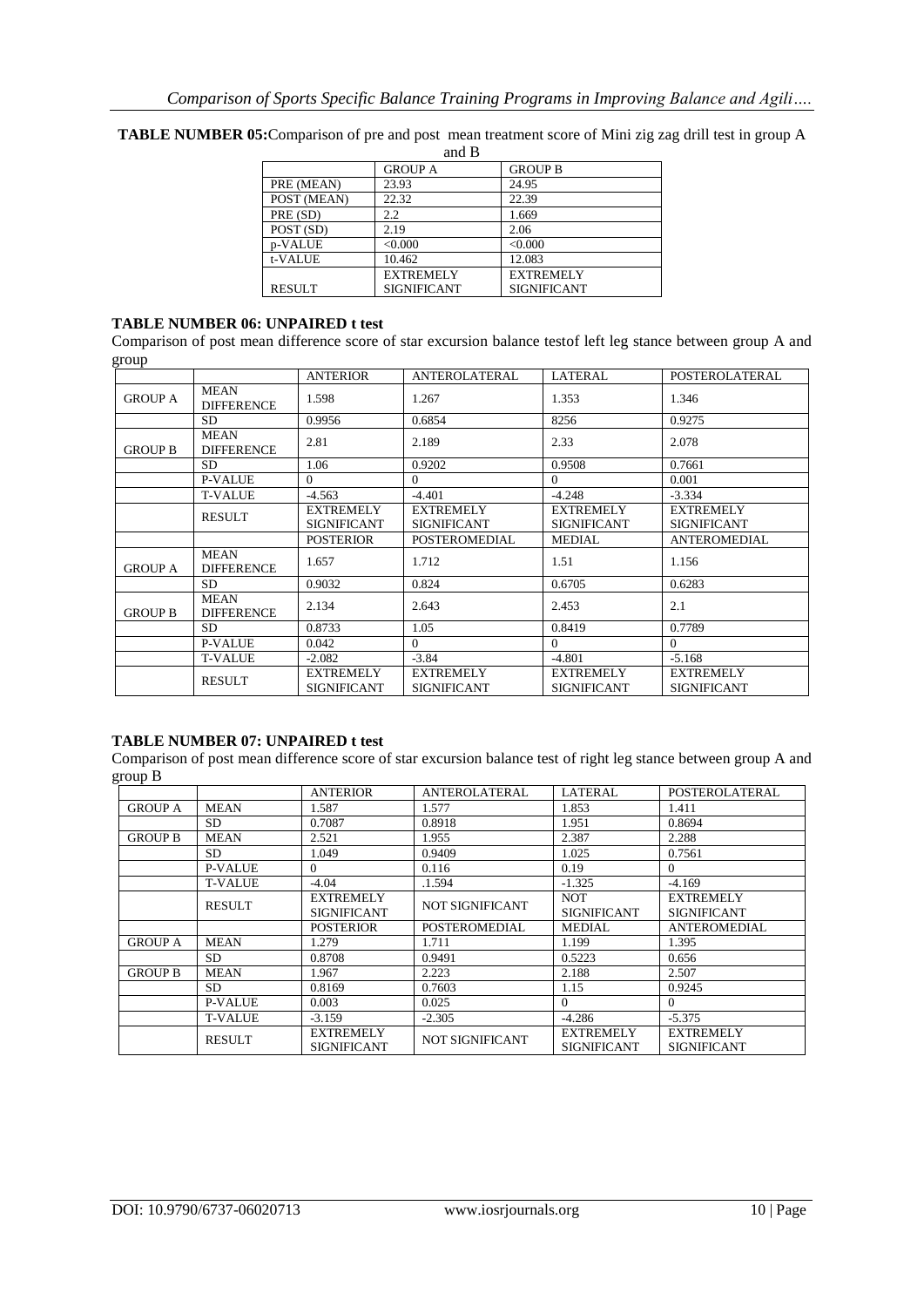## **TABLE NUMBER 08: UNPAIRED t test**

Comparison of post mean difference score of mini zig zag drill test between group A and B

| <b>GROUP A</b> | <b>GROUP B</b>     |
|----------------|--------------------|
| <b>MEAN</b>    | <b>MEAN</b>        |
| $-1.612$       | $-2.555$           |
| <b>GROUP A</b> |                    |
| <b>MEAN</b>    | $-1.612$           |
| <b>SD</b>      | 0.8439             |
| <b>GROUP B</b> |                    |
| <b>MEAN</b>    | $-2.555$           |
| <b>SD</b>      | 1.158              |
| P VALUE        | 0                  |
| t VALUE        | 3.605              |
|                | <b>EXTREMELY</b>   |
| <b>RESULT</b>  | <b>SIGNIFICANT</b> |

## **IV. Discussion**

The ability of static balance among the group A can be increased due to the neural adaptation to the specific task. **Kean** and colleagues found that balance training is able to increase the activation of rectus femoris when performed jump landing. The greater muscle activation can improve the musculotendinous and joint stiffness , reduce the phase of amortization in the stretch –shortening cycle and thus improve performance in eccentric – concentric actions such as counter movement jumps. There was also a study which mentioned that the benefits of eyes closed when performing balance training. The researchers noted that better concentration and through that the faster reaction of a joint stability and muscle activation<sup>(7)</sup>. Furthermore, **Heitkamp** and colleagues expressed that the improvement in static balance was because of the effect of training on reflex control of muscle activity when perform the exercise in close kinematic chain.The gain in strength, intramuscular and intermuscular coordination and activation of agonist able to help in stabilization of the extremities and lastly static balance improved. **Oliver** and colleagues stated that unstable surface training results in improve core strength and it had direct relation with dynamic balance<sup>(8)</sup>. Besides that, experienced athletes manage to have better ability of balance through neurological adaptations that depend less on `visual and focus more on proprioception inputs<sup>(9)</sup>. The reason for improvement in static balance can be due to effect of training on reflex control of muscle activity when exercising in close kinematic chain. The gain in strength, improved intramuscular & intermuscular coordination & more activation of agonists helps in achieving stabilisation of extremities & thus improves static balance<sup>(10)</sup>. **Dootchai Chaiwanichsiri et al** demonstrated that concentric & eccentric muscle contractions, proprioception , coordination as well as postural control involved during various exercises of wobble board balance training program may have improved static balance of athletes<sup>(11)</sup> The reason for improvement in dynamic balance may be due to similar pattern of movement to control body weight as in exercise program & in modified star excursion balance test as one foot is planted & other will reach in different directions .<sup>(12)</sup>. Also training on unstable surface undermines the principle of specificity of training and poses specific demands and thus may improve dynamic balance in these athletes<sup>(13)</sup>. The study done by **Gretchen et al** concluded that unstable surface training results in improved core strength and in previous studies it has found that core strength has direct relation with dynamic balance. Thus, the improved core strength result in increased score in modified star excursion balance test $(8)$ 

According to my study,Agility was measured using mini zig zag drill test and balance was measured by using star excursion balance test, concluded that the treatment group experienced a significant decrease in mini zig zag drill test and increase in star excursion balance test and thus an improvement in agility and balance .It has been documented widely in literature that consistent activity and training of the lower extremities influence the reaction time, proprioception and muscle activation of the ankle musculature. The training of lateral ankle muscles will enhance reaction and proprioception influences of the lower extremity and will result in improved postural control.

When the study was conducted the difficulty faced by the individuals while performing the star excursion test were lost balance and so trials were to be given. Initially, while performing single leg stance the individuals lost balance and they needed assistance to prevent any falls so support was given but in subsequent treatment sessions the problem was resolved as the individual started gaining balance. While performing single leg squats, balance was an issue and the individual could not gain the required degree of knee flexion  $(30^{\circ}40^{\circ})$ . While performing single leg stance with power dribbling and tandem stance with power dribbling were dual task activities so it was again difficult for the individual to concentrate and do both the tasks with accuracy. Single leg stance with throwing the ball posed the same issue of maintaining balance. Jumping on two feet and landing on one feet had a danger of getting the single leg stance feet injured. Jumping on two feet and landing on one feet and turning 180<sup>°</sup> along with that had a risk of injuring the feet as well as the back. When the individuals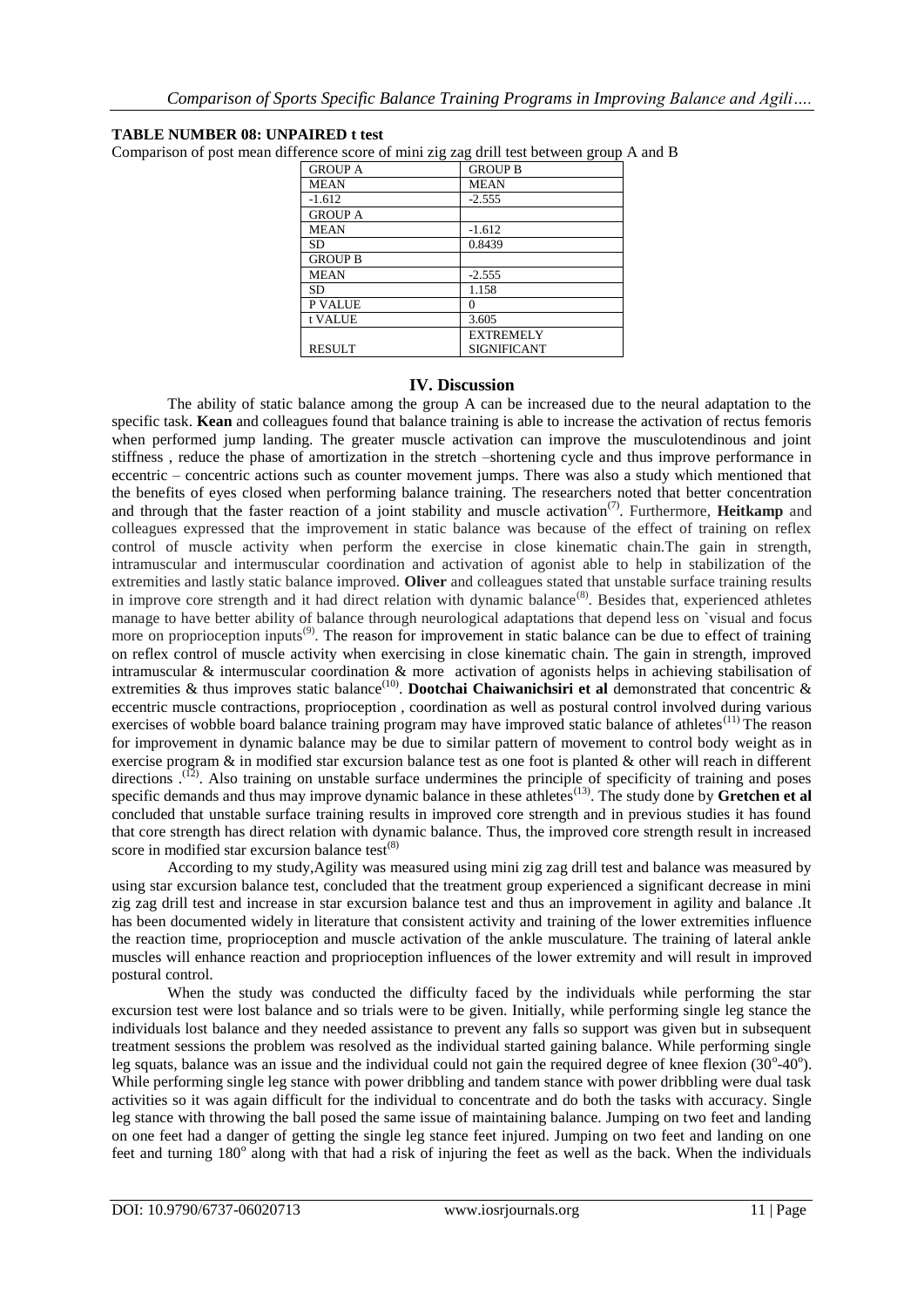were asked to rotate the wobble board and they could not initially maintain the balance and had a fall of risk associated.

It was difficult for the individual to maintain the balance without prior trials.The presence of significant improvement in agility and balance may also be attributed to neurological adaptation to activity and proprioceptive action of the trained joints and soft tissues. Another factor that might have played role in improvement could be motor recruitment. $(14)$ 

Group A is more effective than group B , the only main difference between both the groups was the use of wobble board. As group B had to exercise on more challenging surface the results are less than group B. Group A was made to do all the exercises on a stable surface, so the balance of the individual was less challenged and to maintain the balance along with performing exercises became a dual task activity which otherwise a difficult thing to be done in group B. Whereas the group A did all the exercises on a stable surface which was comparatively easy and less challenging.

According to **Potteiger et al**The improvement in muscle performance following plyometric training is most likely due to a combination of enhanced motor unit recruitment patterns and increased muscle fiber crosssectional area.<sup>(15)</sup>. According to **Craig**, neural adaptations usually occur when athletes respond or react as a result of improved co-ordination between the CNS signal and proprioceptive feedback $^{(13)}$ . In plyometric training, the amortization phase between eccentric and concentric movements is shortened, allowing greater power production(16). By taking advantage of stored elastic energy and the stretch reflex, the muscle is capable of performing more work in the concentric phase. This would allow for improvements in sport performance<sup>(17)</sup>. The authors suggested that altered feedback of mechanoreceptors from balance training may lead to central nervous system reorganization processes in terms of sensorimotor integration and, subsequently, to alterations of motor response (adaptations of neuromuscular control) $^{18}$ .

In the conclusion, the findings of the current study revealed that there were significant differences of static balance and dynamic balance between both the groups after the four weeks sport specific balance training program and balance training program. Therefore, this study should able to raise up the awareness of the importance of balance training to their normal training routine and thus helped to reduce the developing trend of acute musculoskeletal injuries among athletes over a period of time.

## **V. Conclusion**

This study concluded that a 4 week of sports specific balance training program is more effective than balance training program in improving balance and agility in basketball players.

#### **References**

- [1]. Daniel BJF,Amador JLS atal. Fitness level and body composition of elite female players in England basketball league division I.international journal of sports and exercise science.2012;4(2):15-24, page number 15.
- [2]. Cox ED, Lephart SM, Irrang JJ. Unilateral balance training of noninjured individuals and the effects on postural sway. J Sport Rehab.1993,2,87-96 page number 87.
- [3]. Yaggie JA, Campbell BM. Effect of balance training on selected skills. J Strength Cond Res. 2006;20(2):422-428,page number 422.
- [4]. Cumps E, Verhagen E, Meeusen R. Efficacy of a sports specific balance training program on the incidence of ankle sprains in basketball. Journal of sports science and medicine 2007;6:212-219.
- [5]. Gribble PA. The star excursion balance test as a measurement tool to assess dynamic postural control deficits and outcomes in lower extremity injury:a literature and systematic review.
- [6]. Oliver GD, Di Brezzo R. Functional Balance Training in Collegiate Women Athletes.The Journal of Strength & Conditioning Research. 2009; 23(7): 2124-2129
- [7]. Ai Choo LEE(PhD), Pitt Fang KUANG The effectiveness of sports specific balance training program in reducing the risk of ankle sprain in basketball players. International journal of physiotherapy ,Vol 3(6),731-736, December (2016) , page number 731.
- [8]. Chapman DW, Needhan KJ, Allison GT. Effect of experience in a dynamic environment on postural control. British journal of sports medicine.2008;42(1):16-21
- [9]. Heitkamp HC, T Horstman FM, J Weller HDickhuth. Gain in strength and muscular balance after balance training. International journal of sports medicine.2011;22:285-290
- [10]. Dootchai Chaiwanichsiri, Lorprayoon E, Noo-manochL. Star excrusion balance training. Effects on ankle functional stability after ankle sprain. J Med Association Thai.2005 sep;88(4):90-4
- [11]. Diarmaid Fitzerald , Nanthana Trakarnratanakul , Barry Smyth , Brian Caulfield. Effects of a wobble board based therapeutic exergaming system for balance training on dynamic postural stability & intrionsic motivation levels . Journal of orthopaedics & sports physical therapy, 2010;40(1).
- [12]. Cressey Eric M , Chris A. West, David P. Tiberio, William J. Kraemer, And Carl M. Maresh. The Effects Of Ten Weeks Of Lower-Body Unstable Surface Training On Markers Of Athletic Performance; Journal of Strength and Conditioning Research, 2007;21(2):561-5.
- [13]. Craig BW.What is the scientific basis of speed and agility? Strength Conditioning journal. 2004;26(3):13-14
- [14]. Physical rehabilitation, Susan B.O'Sullivan, Thomas J.Schmitz, George D.Fulk,sixth edition. Page number 231.
- [15]. Potteiger J.A., Lockwood R.H., Haub M.D., Dolezal B.A., Alumzaini K.S., Schroeder J.M., Zebas C.J. (1999) Muscle power and fiber characteristic following 8 weeks of plyometric training. Journal of Strength and Conditioning Research 13,